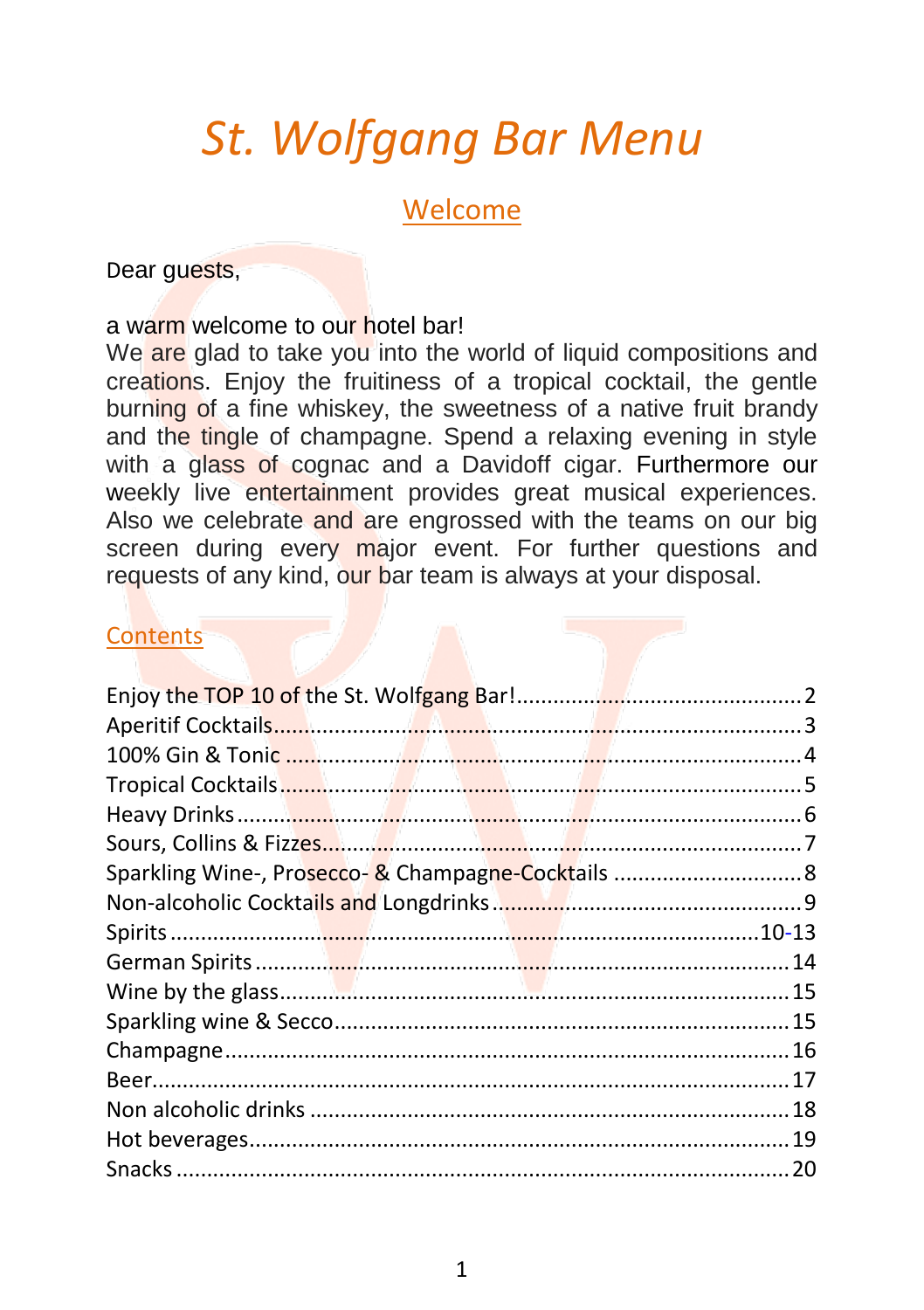# <span id="page-1-0"></span>Enjoy the TOP 10 of the St. Wolfgang Bar!

| <b>Tanqueray Rangpur Tonic</b><br>Tanqueray Rangpur Gin, Thomas Henry Tonic Water <sup>10,16</sup> , Orange                                      | € | 8,90  |
|--------------------------------------------------------------------------------------------------------------------------------------------------|---|-------|
| Monkey 47 Tonic<br>Monkey 47 Gin, Fever Tree Tonic Water 10,16                                                                                   | € | 10,90 |
| <b>Aperol Spritz</b><br>Aperol <sup>1,10</sup> , Secco Frizzante <sup>5</sup> , Soda, Slice of orange                                            | € | 6,80  |
| Hugo<br>Elderflowers syrup, Secco Frizzante <sup>5</sup> , Mint, Lime, Soda                                                                      | € | 6,80  |
| Inge<br>Ginger syrup, Secco Frizzante <sup>5</sup> , Basil, Lime, Soda                                                                           | € | 6,80  |
| Cosmopolitan<br>Moskowskaja Vodka, Triple Sec <sup>4</sup> , Lime juice <sup>2,3</sup> , Cranberry juice                                         | € | 8,50  |
| Lady Killer<br>Gordon's Dry Gin, Cointreau, Apricot Brandy <sup>1,16</sup> , Passion fruit juice <sup>17</sup> ,<br>Pineapple juice <sup>3</sup> | € | 8,50  |
| Piña Colada<br>Myers's Rum <sup>1</sup> , Pineapple juice <sup>3</sup> , Coconut syrup <sup>2,16,17,18</sup> , Cream <sup>17</sup>               | € | 8,50  |
| Caipirinha<br>Pitú, Lime, brown sugar                                                                                                            | € | 8,50  |
| Campari Soda or Orange<br>Campari, Soda Water or Orange Juice                                                                                    | € | 5,80  |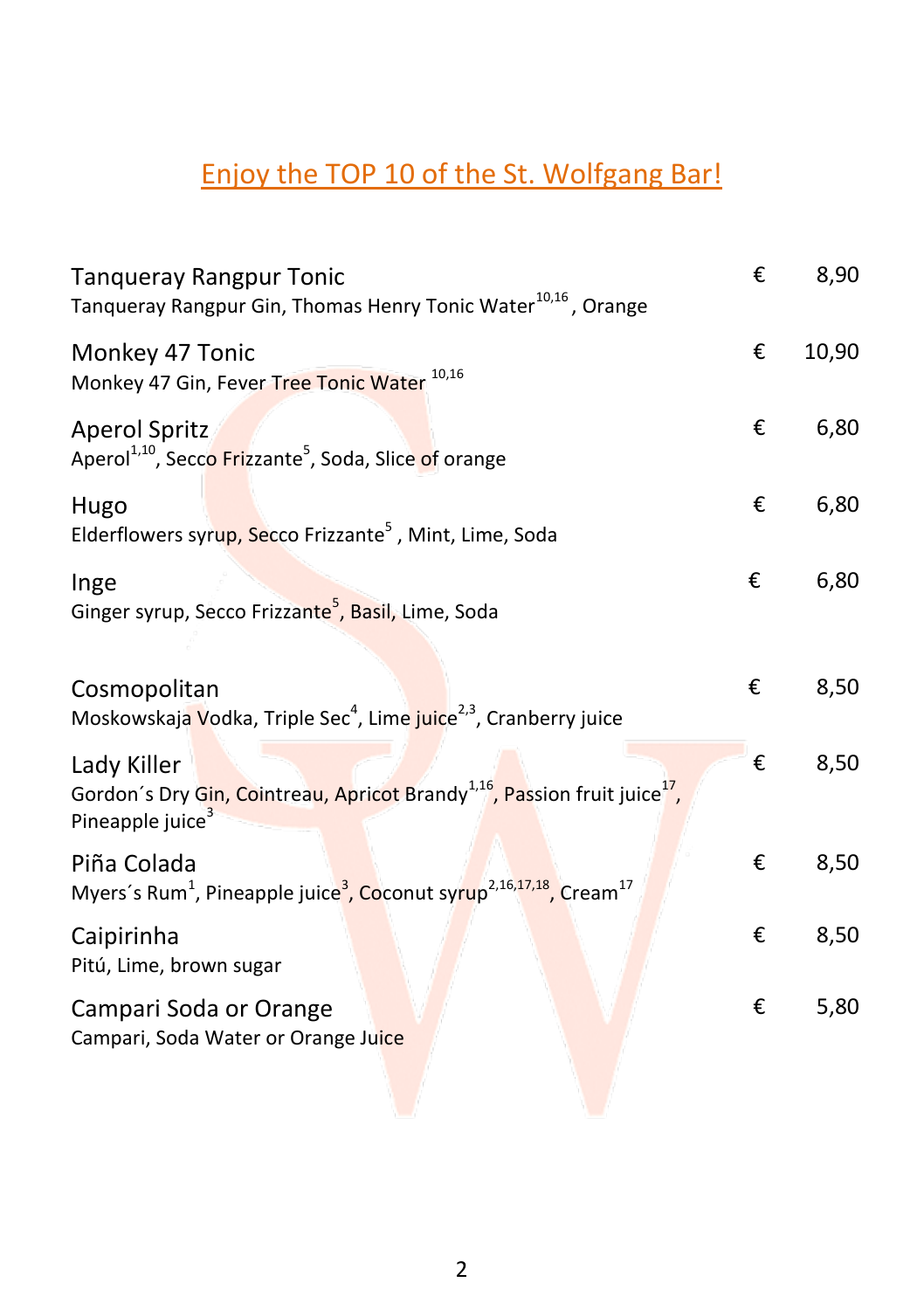### Aperitif Cocktails

<span id="page-2-0"></span>

| White Lady<br>Gordon's Dry Gin, Cointreau, Lemon juice <sup>2,3</sup>                                        | € | 6,80 |
|--------------------------------------------------------------------------------------------------------------|---|------|
| Manhattan<br>Jim Beam <sup>1</sup> , Punt e Mes <sup>5</sup> , Angostura <sup>1</sup>                        | € | 6,80 |
| Old Fashioned<br>Jack Daniel's Whiskey, Soda Water, Sugar, Angostura <sup>1</sup>                            | € | 7,80 |
| Cosmopolitan<br>Moskovskaya Vodka, Triple Sec <sup>4</sup> , Lime juice <sup>2.3</sup> , Cranberry juice     | € | 7,80 |
| Martini Cocktail<br>Gordon's Dry Gin, Noilly Prat <sup>5</sup> , Olive                                       | € | 6,80 |
| <b>Gimlet Gin</b><br>Gordon's Dry Gin, Rose's Lime Juice <sup>2,3</sup> , Lime                               | € | 6,80 |
| <b>High Society</b><br>Gordon's Dry Gin, Peach liqueur, Campari <sup>1</sup> , Grapefruit juice <sup>3</sup> | € | 7,80 |
| Cranberry Jack<br>Jack Daniel's Whiskey, Crème de Cassis, Cranberry juice, Lime juice <sup>2,3</sup>         | € | 7,80 |

#### *"To alcohol! The cause of…and solution to…all of life's problems!" Matt Groening, stage director of The Simpsons*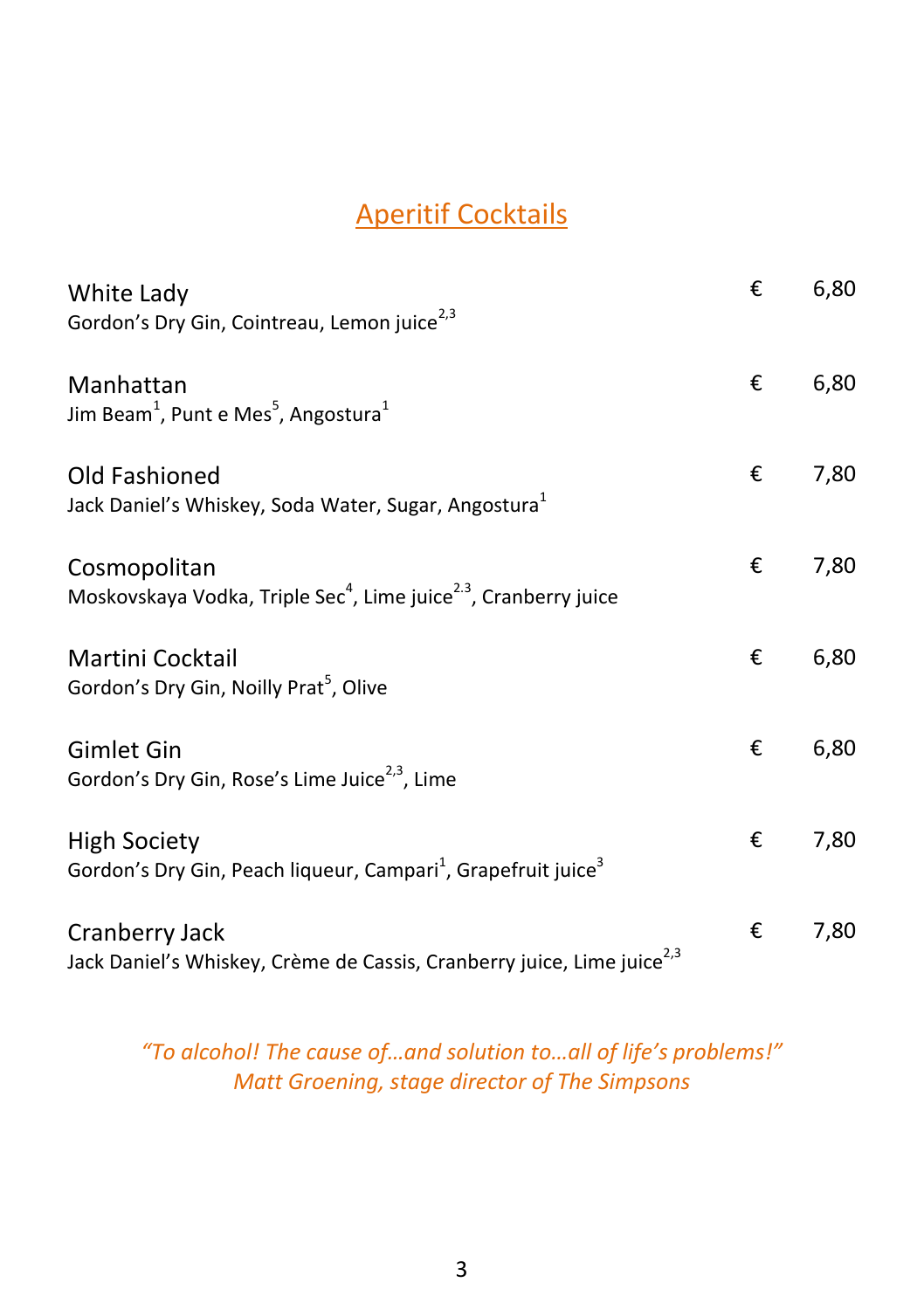#### 100% Gin & Tonic

<span id="page-3-0"></span>... not only because "Queen Mom" started her day with Gin...

| Gordon's Tonic                                                                | € | 6,90 |
|-------------------------------------------------------------------------------|---|------|
| Gordon's Dry Gin, Schweppes Tonic Water <sup>10,16</sup>                      |   |      |
| <b>Bombay Tonic</b>                                                           | € | 7,40 |
| Bombay Sapphire Gin, Schweppes Tonic Water <sup>10,16</sup>                   |   |      |
| <b>Granit Tonic</b>                                                           | € | 7,90 |
| Penninger Granit Gin, Thomas Henry Tonic Water <sup>10,16</sup>               |   |      |
| Hendrick's Tonic                                                              | € | 8,90 |
| Hendrick's Gin, Thomas Henry Tonic Water <sup>10,16</sup> , Slice of cucumber |   |      |
| <b>Tanqueray Rangpur Tonic</b>                                                | € | 8,90 |
| Tanqueray Rangpur Gin, Thomas Henry Tonic Water <sup>10,16</sup> , Orange     |   |      |
| Monkey 47 Tonic                                                               | € | 9,90 |
| Monkey 47 Gin, Thomas Henry Tonic Water <sup>10,16</sup>                      |   |      |

As an alternative our bartender recommends **Fever Tree Tonic Water** Surcharge € 1.00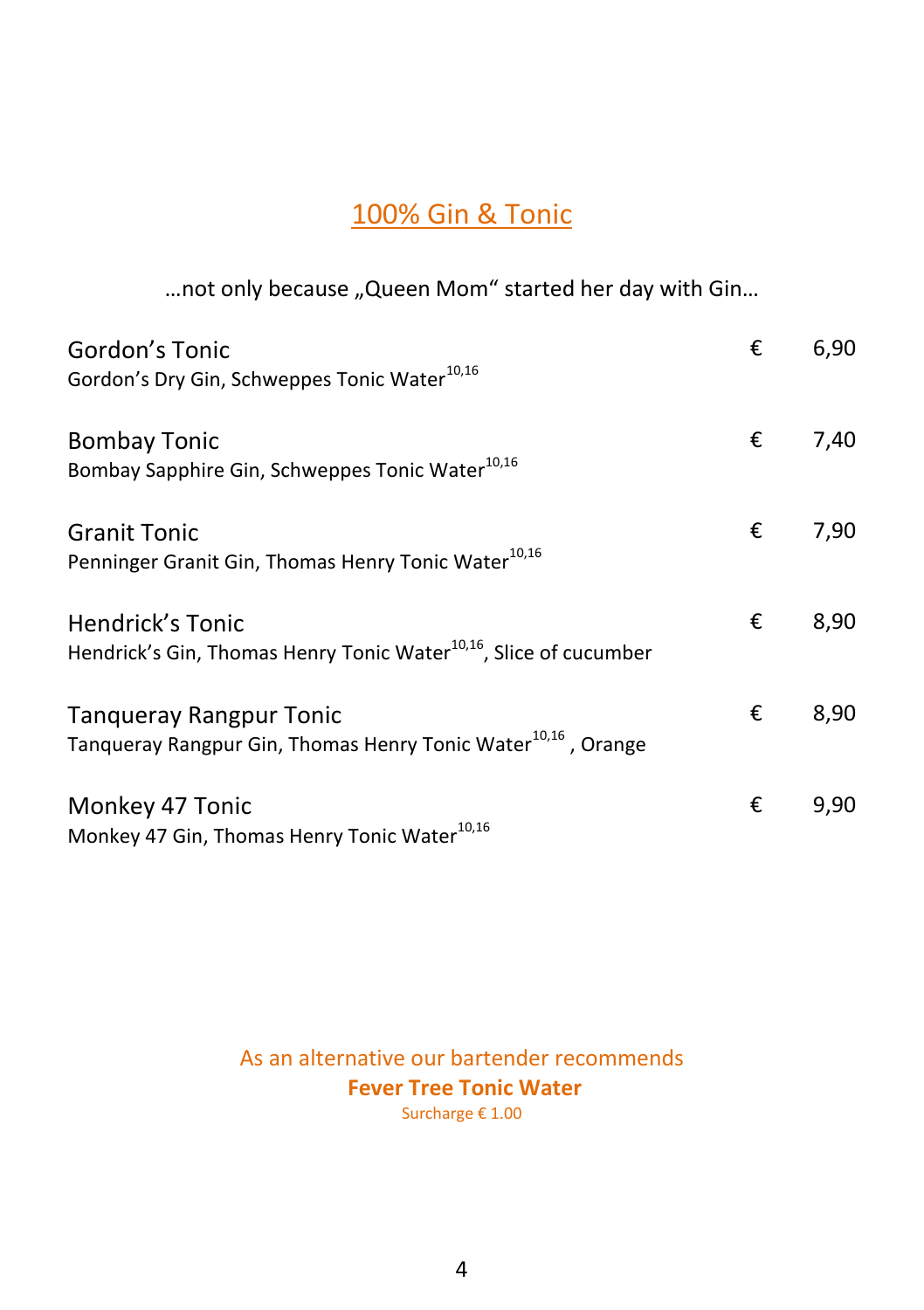# Tropical Cocktails

<span id="page-4-0"></span>

| Planter's Punch                                                                                                                      | € | 8,50 |
|--------------------------------------------------------------------------------------------------------------------------------------|---|------|
| Myers's Rum <sup>1</sup> , Pineapple juice <sup>3</sup> , Orange juice, Lemon juice <sup>2,3</sup> ,<br>Grenadine syrup <sup>1</sup> |   |      |
|                                                                                                                                      |   |      |
| Latin Lover                                                                                                                          | € | 8,50 |
| Pitú, Tequila white, Pineapple juice <sup>3</sup> , Lemon juice <sup>2,3</sup> , Lime Juice <sup>2</sup>                             |   |      |
|                                                                                                                                      |   |      |
| Sex on the Beach                                                                                                                     | € | 8,50 |
| Moskovskaya Vodka, Crème de Cassis, Peach liqueur, Orange juice,                                                                     |   |      |
| Passion fruit juice <sup>17</sup> , Grenadine syrup <sup>1</sup>                                                                     |   |      |
|                                                                                                                                      |   |      |
| Lady Killer                                                                                                                          | € | 8,50 |
| Gordon's Dry Gin, Cointreau, Apricot Brandy <sup>1,16</sup> , Passion fruit juice <sup>17</sup> ,                                    |   |      |
| Pineapple juice <sup>3</sup>                                                                                                         |   |      |
|                                                                                                                                      |   |      |
| Caipirinha                                                                                                                           | € | 8,50 |
| Pitú, Lime, brown sugar                                                                                                              |   |      |
|                                                                                                                                      |   |      |
| Mojito                                                                                                                               | € | 8,50 |
| Havana Club 3 Años, Lime juice <sup>2,3</sup> , Soda, Mint                                                                           |   |      |
|                                                                                                                                      |   |      |
|                                                                                                                                      | € | 8,50 |
| Piña Colada<br>Myers's Rum <sup>1</sup> , Pineapple juice <sup>3</sup> , Coconut syrup <sup>2,16,17,18</sup> , Cream <sup>17</sup>   |   |      |
|                                                                                                                                      |   |      |
|                                                                                                                                      |   |      |
| <b>Swimming Pool</b>                                                                                                                 | € | 8,50 |
| Bacardi Superior, Moskovskaya Vodka, Pineapple juice <sup>3</sup> , Blue                                                             |   |      |
| Curaçao <sup>1</sup> , Coconut syrup <sup>2,16,17,8</sup> , Cream <sup>17</sup>                                                      |   |      |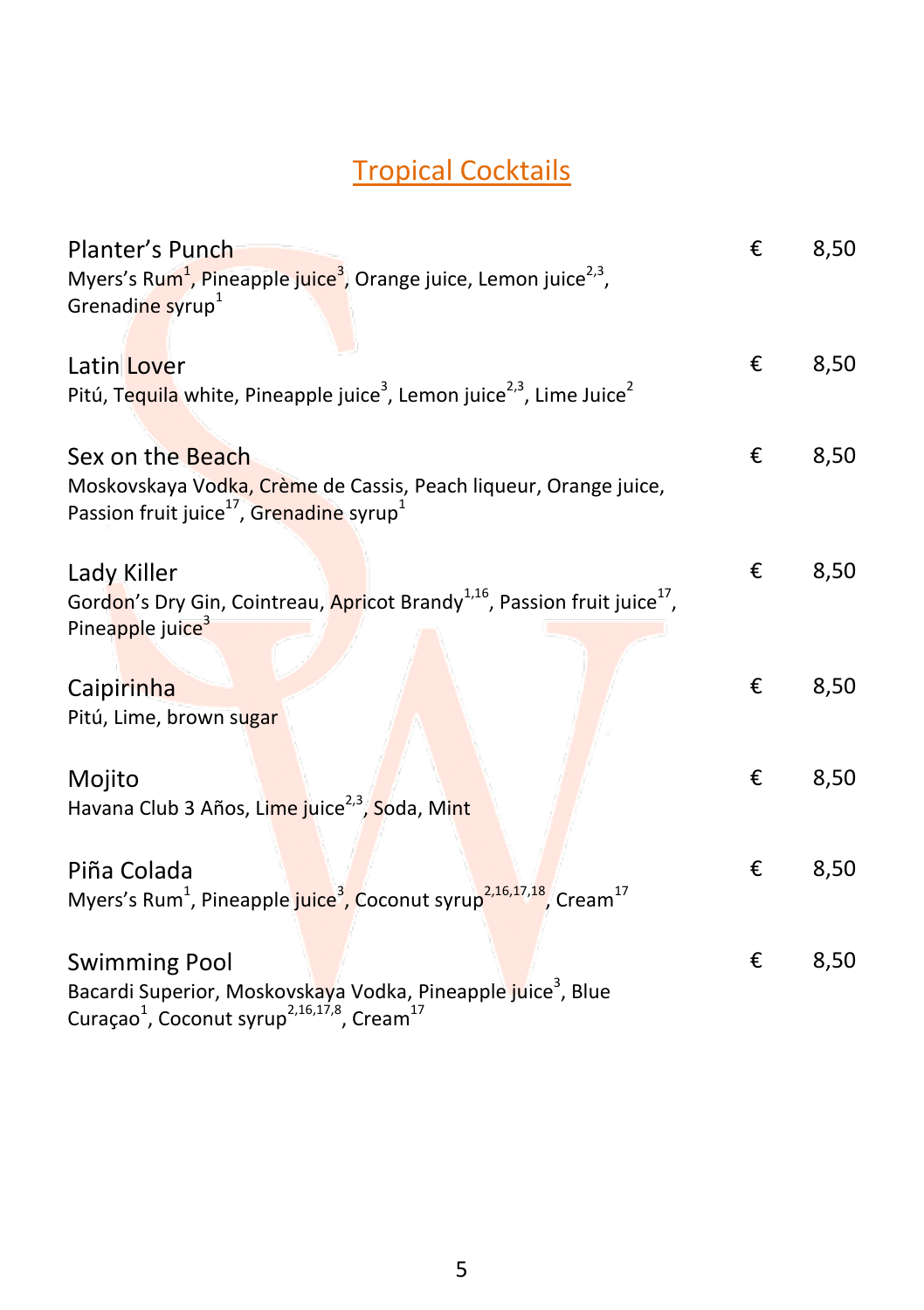# **Heavy Drinks**

<span id="page-5-0"></span>

| Long Island Ice Tea                                                                                                                                        | € | 11,50 |
|------------------------------------------------------------------------------------------------------------------------------------------------------------|---|-------|
| Bacardi Superior, Moskovskaya Vodka, Tequila white, Gordon's Dry<br>Gin, Triple Sec <sup>4</sup> , Lemon juice <sup>2,3</sup> , Coca Cola <sup>1,3,9</sup> |   |       |
|                                                                                                                                                            |   |       |
| Zombie                                                                                                                                                     | € | 9,80  |
| Bacardi Black <sup>1</sup> , Old Pascas Rum <sup>1</sup> , Cherry Heering, Sparkling wine <sup>5</sup> ,                                                   |   |       |
| Orange juice, Grenadine syrup <sup>1</sup>                                                                                                                 |   |       |
| Mai Tai                                                                                                                                                    | € | 11,50 |
| Myers's Rum <sup>1</sup> , Bacardi Superior, Old Pascas Rum <sup>1</sup> , Triple Sec <sup>4</sup> ,                                                       |   |       |
| Grenadine syrup <sup>1</sup> , Almond syrup <sup>2,16,18</sup> , Pineapple juice <sup>3</sup> , Lime juice <sup>2,3</sup>                                  |   |       |
|                                                                                                                                                            |   |       |
| <b>Touch Down</b>                                                                                                                                          | € | 9,80  |
| Moskovskaya Vodka, Apricot Brandy <sup>1,16</sup> , Passion fruit juice <sup>17</sup> , Lemon                                                              |   |       |
| juice <sup>2,3</sup> , Grenadine syrup <sup>1</sup>                                                                                                        |   |       |
|                                                                                                                                                            |   |       |
| Jamaica Fever                                                                                                                                              | € | 9,80  |
| Bacardi Black <sup>1</sup> , Carlos I Brandy <sup>1</sup> , Pineapple juice <sup>3</sup> , Lemon juice <sup>2,3</sup> ,                                    |   |       |
| Almond syrup <sup>2,16,18</sup>                                                                                                                            |   |       |
| <b>Singapore Sling</b>                                                                                                                                     | € | 9,80  |
| Gordon's Dry Gin, Cherry Heering, Lime juice <sup>2,3</sup> , Cointreau,                                                                                   |   |       |
| Bénédictine D.O.M. <sup>1</sup> , Angostura <sup>1</sup> , Pineapple juice <sup>3</sup>                                                                    |   |       |
|                                                                                                                                                            |   |       |

*"Alcohol may be man's worst enemy but the Bible says love your enemy…" Frank Sinatra*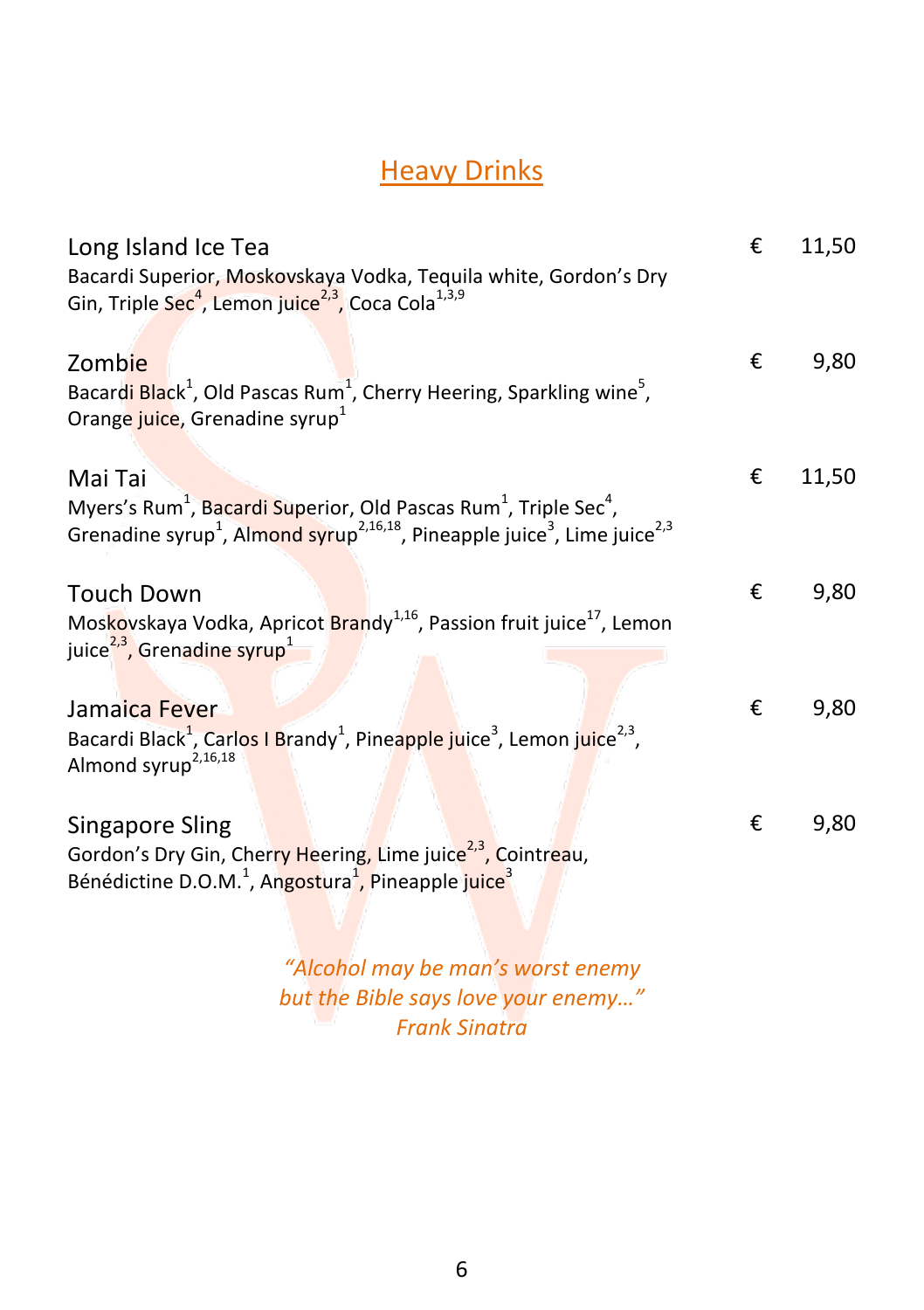# Sours, Collins & Fizzes

<span id="page-6-0"></span>

| <b>Whiskey Sour</b>                                                                            | € | 7,80 |
|------------------------------------------------------------------------------------------------|---|------|
| Jack Daniel's Whiskey, Lemon juice <sup>2,3</sup> , Sugar syrup                                |   |      |
| Aperol Sour<br>Aperol <sup>1,10</sup> , Orange juice, Lemon juice <sup>2,3</sup> , Sugar syrup | € | 7,80 |
| Ramazzotti Sour<br>Ramazzotti, Lemon juice <sup>2,3</sup> , Sugar syrup                        | € | 7,80 |
| <b>Rum Sour</b><br>Bacardi white, Lemon juice <sup>2,3</sup> , Sugar syrup                     | € | 7,80 |
| <b>Gin Fizz</b><br>Gordon's Dry Gin, Lemon juice <sup>2,3</sup> , Soda Water, Sugar syrup      | € | 7,80 |
| <b>Amaretto Fizz</b><br>Amaretto, Lemon juice <sup>2,3</sup> , Soda Water, Sugar syrup         | € | 7,80 |
| Vodka Collins<br>Absolut Vodka, Lemon juice <sup>2,3</sup> , Sugar syrup, Soda Water           | € | 7,80 |
| <b>Ruben Collins</b><br>Tequila, Lemon juice <sup>2,3</sup> , Sugar syrup, Soda Water          | € | 7,80 |
| Pedro Collins<br>Bacardi white, Lemon juice <sup>2,3</sup> , Sugar syrup, Soda Water           | € | 7,80 |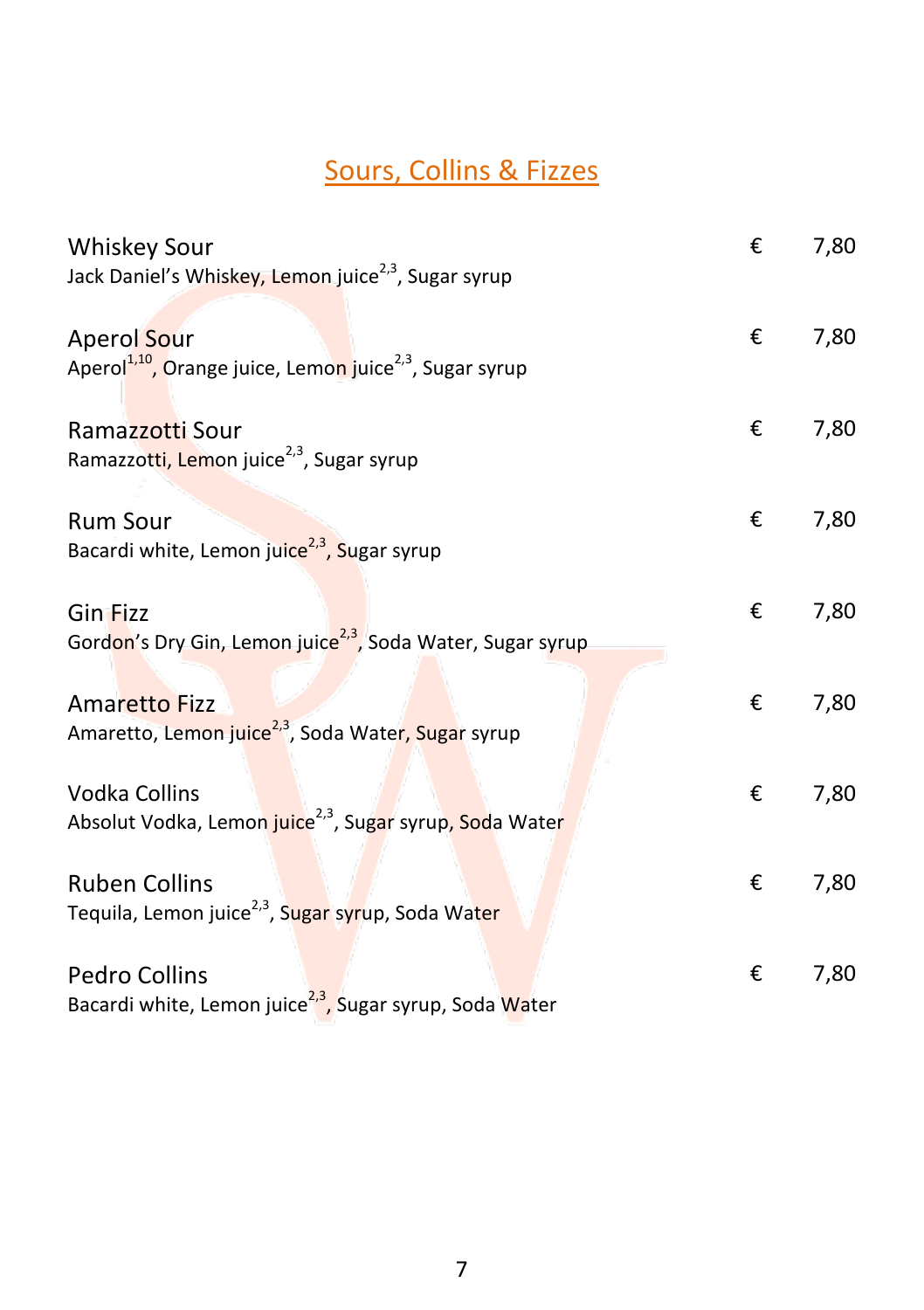# Sparkling Wine- & Secco-Cocktails

<span id="page-7-0"></span>

| <b>Aperol Spritz</b><br>Aperol <sup>1,10</sup> , Secco Frizzante <sup>5</sup> , Soda Water, Slice of orange      | € | 6,80 |
|------------------------------------------------------------------------------------------------------------------|---|------|
|                                                                                                                  |   |      |
| Campari Tocco Rosso<br>Campari <sup>1</sup> , Secco Frizzante <sup>5</sup> , Soda Water, Elderflower syrup, Mint | € | 6,80 |
| Hugo                                                                                                             | € | 6,80 |
| Secco Frizzante <sup>5</sup> , Elderflower syrup, Soda Water, Lime, Mint                                         |   |      |
| Inge                                                                                                             | € | 6,80 |
| Secco Frizzante <sup>5</sup> , Ginger syrup, Basil, Soda Water, Lime                                             |   |      |
| Venezian                                                                                                         | € | 6,80 |
| Aperol <sup>1,10</sup> , Green Veltliner, Soda Water                                                             |   |      |
| <b>Hemingway</b>                                                                                                 | € | 8,50 |
| Bacardi Superior, Cointreau, Lemon juice <sup>2,3</sup> , Sparkling wine <sup>5</sup>                            |   |      |
| Kir Royal                                                                                                        | € | 5,80 |
| Crème de Cassis, Secco Frizzante <sup>5</sup>                                                                    |   |      |
|                                                                                                                  |   |      |

You haven't found your favourite cocktail? Just ask our bar team!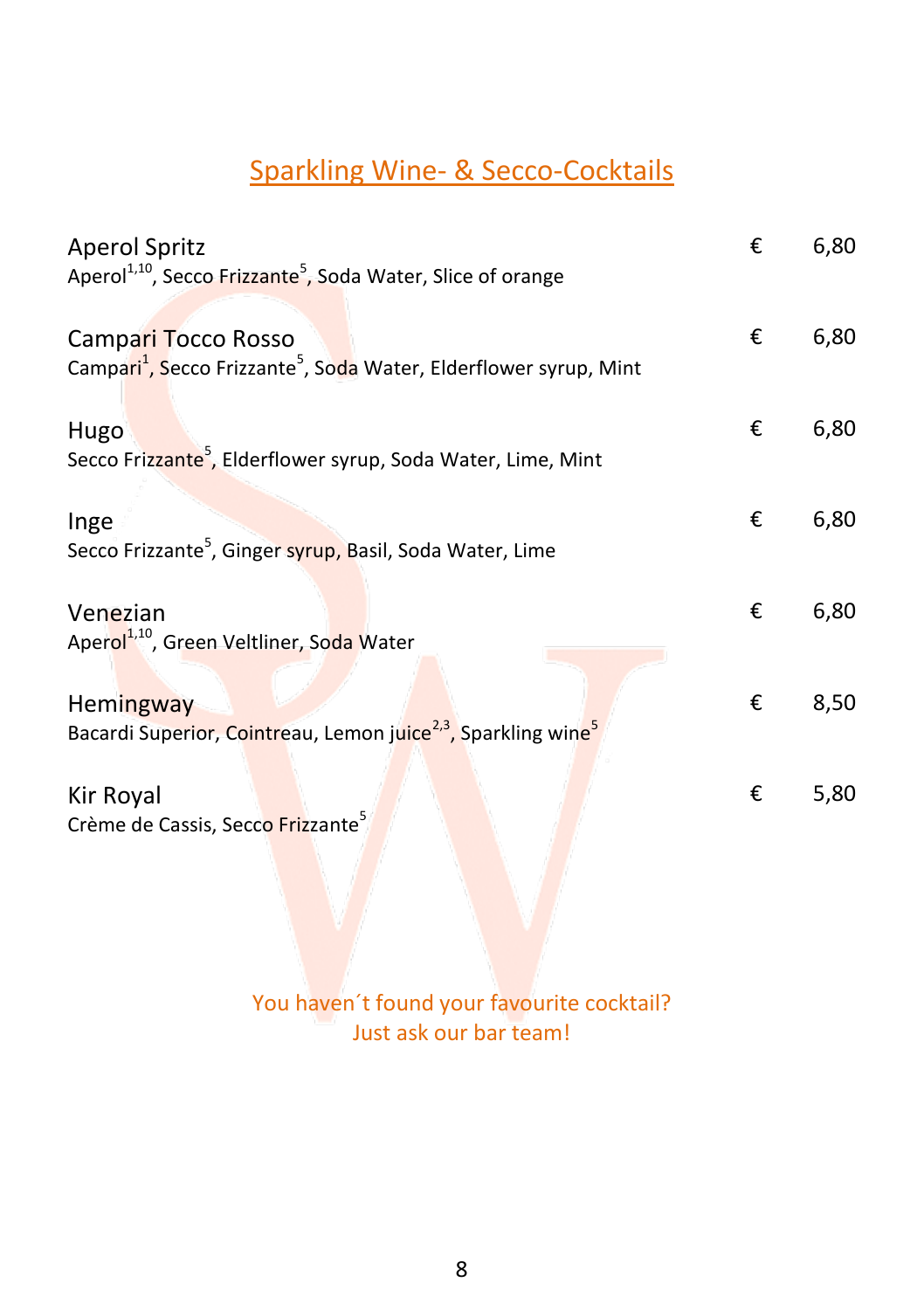# <span id="page-8-0"></span>Non-alcoholic Cocktails and Longdrinks

| Fit Punch                                                                                                                                                                     | € | 6,50 |
|-------------------------------------------------------------------------------------------------------------------------------------------------------------------------------|---|------|
| Pineapple juice <sup>3</sup> , Orange juice, Cherry juice, Lemon juice <sup>2,3</sup> , Passion<br>fruit syrup <sup>17</sup>                                                  |   |      |
| St. Wolfgang Wellness Special<br>Cherry juice, Passion fruit juice <sup>17</sup> , Mango juice <sup>3</sup> , Lemon juice <sup>2,3</sup> , Bitter<br>Lemon <sup>3,10,16</sup> | € | 6,50 |
| <b>Coconut Kiss</b><br>Pineapple juice <sup>3</sup> , Orange juice, Coconut syrup <sup>2,16,17,18</sup> , Cream <sup>17</sup>                                                 | € | 6,50 |
| <b>Tropic Garden</b><br>Lemon juice <sup>2,3</sup> , Passion fruit juice <sup>17</sup> , Strawberry syrup <sup>1,2,16</sup> , Lime                                            | € | 6,50 |
| <b>Bananarama</b><br>Banana juice <sup>2,3</sup> , Mango juice <sup>3</sup> , Lemon juice <sup>2,3</sup> , Almond syrup <sup>1,2,16</sup> ,<br>$C$ ream $^{17}$               | € | 6,50 |
| Virgin Mojito<br>Lime, Mint, Sugar syrup, Bitter Lemon <sup>3,10,16</sup>                                                                                                     | € | 6,50 |
| Bitter Orange - like Campari Orange but non-alcoholic<br>Monin Bitter, Orange juice                                                                                           | € | 5,80 |
| Golfer<br>Grapefruit juice <sup>3</sup> , Tonic Water <sup>10,16</sup> , Grenadine syrup <sup>1,2,16</sup>                                                                    | € | 5,80 |
| <b>Virgin Mary</b><br>Tomato juice, Lemon juice <sup>2,3</sup> , Salt, Pepper, Tabasco, Worchester Sauce                                                                      | € | 5,80 |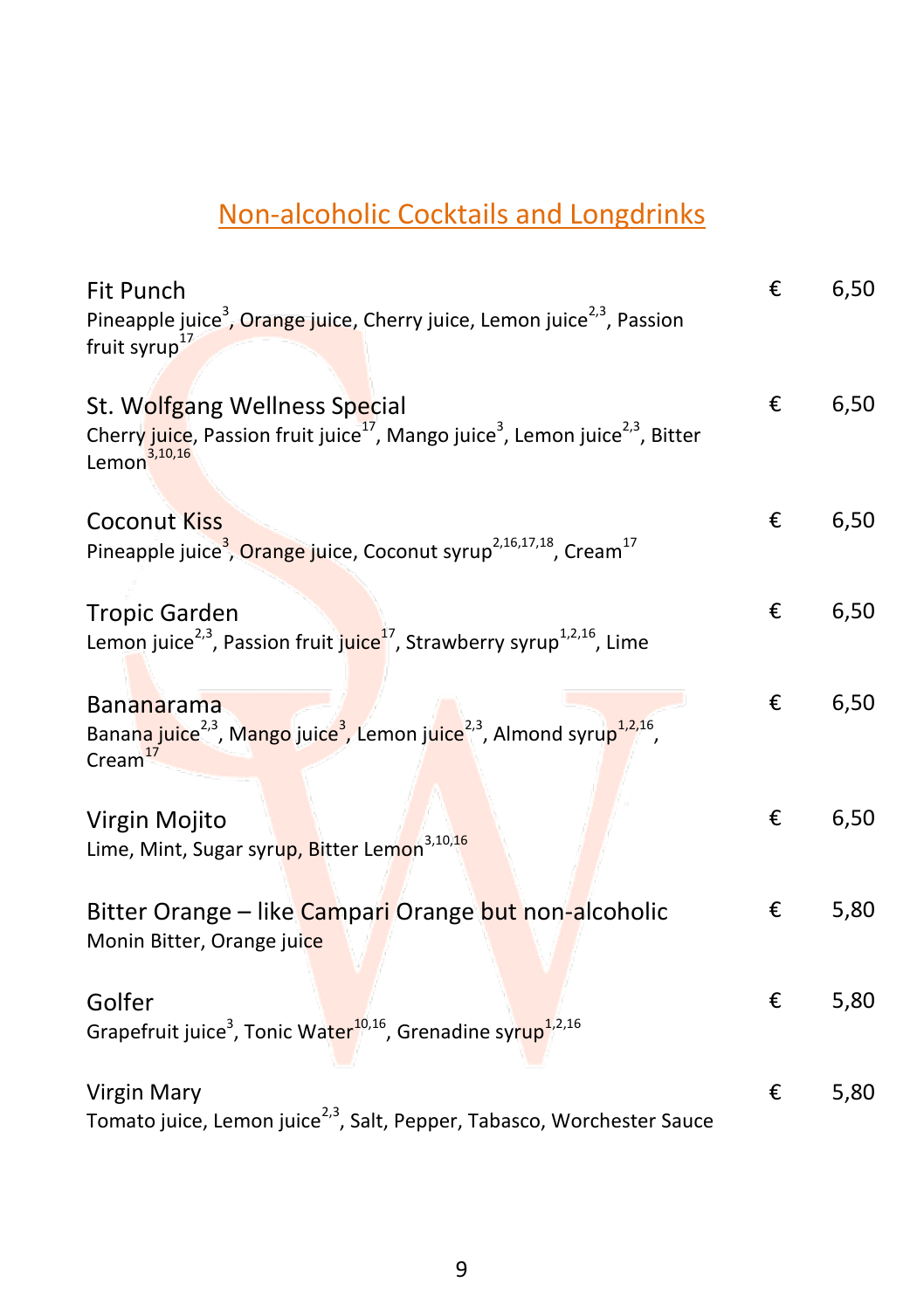# **Spirits**

#### <span id="page-9-0"></span>Aquavit 4cl

| <b>Anniversary Aquavit 42%</b> | $\epsilon$ 5.50 |
|--------------------------------|-----------------|
| Linie Aguavit 41,5%            | $\epsilon$ 5.50 |
| Malteser Aquavit 40%           | $\epsilon$ 5.50 |

#### Bitters, Herbs, Vermouth & Star Anise 4cl

| Cynar <sup>1,10</sup> 16,5% |        | € | 4,80 |
|-----------------------------|--------|---|------|
| Campari Bitter 25%          |        | € | 4,80 |
| Averna 29%                  |        | € | 4,80 |
| Fernet Branca 40%           |        | € | 4,80 |
| Jägermeister 35%            |        | € | 4,80 |
| Ramazzotti 30%              |        | € | 4,80 |
| Griesbecka Bitter 35%       |        | € | 4,80 |
| Underberg 44%               | $2$ cl | € | 3,50 |
| <b>Martini Bianco</b>       |        | € | 4,80 |
| <b>Noilly Prat</b>          |        | € | 4,80 |
| Punt e Mes                  |        | € | 4,80 |
| Pernod                      |        | € | 4,80 |
|                             |        |   |      |
| Gin 4cl                     |        |   |      |
|                             |        |   |      |
|                             |        |   |      |

|   | 5.50 |
|---|------|
| € | 6.00 |
| € | 6.50 |
| € | 7.50 |
| € | 7.50 |
| € | 8.50 |
|   |      |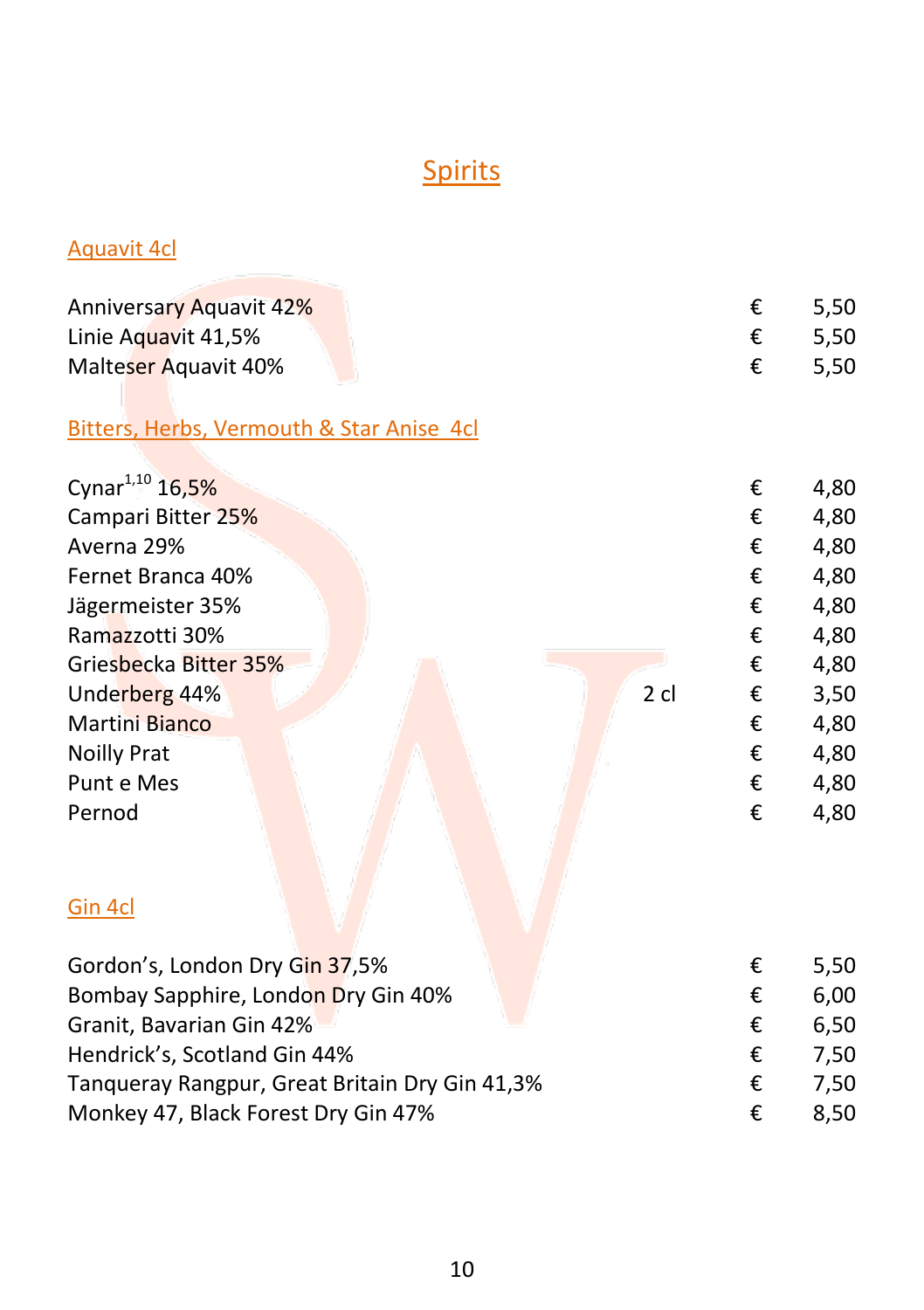#### Liqueur 4cl

| Amaretto Disaronno 28%                        | € | 4,80 |
|-----------------------------------------------|---|------|
| Bailey's Irish Cream <sup>1,9,16,17</sup> 17% | € | 4,80 |
| Cointreau 40%                                 | € | 5,80 |
| Bénédictine D.O.M <sup>1</sup> . 40%          | € | 5,80 |
| Grand Marnier Rouge <sup>1</sup> 40%          | € | 5,80 |
| Kahlua Coffee Liqueur <sup>1</sup> 20%        | € | 4,80 |
| Cherry Heering 25%                            | € | 4,80 |
| Sambuca Molinari 40%                          | € | 5,80 |
| Penninger Hazelnut Liqueur                    | € | 5,80 |
|                                               |   |      |

#### Rum 4cl

| Bacardi 8 years <sup>1</sup> 40%                                 | € | 6,80  |
|------------------------------------------------------------------|---|-------|
| Havanna Club 7 years <sup>1,2</sup> 40%                          | € | 6,80  |
| Ron Botucal Reserva Exclusiva <sup>1</sup> 40%                   | € | 9,80  |
| Ron Zacapa 23 Sistema Solera <sup>1</sup> 40%                    | € | 12,50 |
| Ron Zacapa Royal - Solera Gran Reserva Especial <sup>1</sup> 45% | € | 37,00 |
| Tequila 4cl                                                      |   |       |
| Tequila Sierra Silver 38%                                        | € | 4,80  |
| Vodka 4cl                                                        |   |       |
| Parliament 40%                                                   | € | 4,80  |
| Moskovskaya 40%                                                  | € | 4,80  |
| Absolut 40%                                                      | € | 4,80  |
| Grey Goose 40%                                                   | € | 8,50  |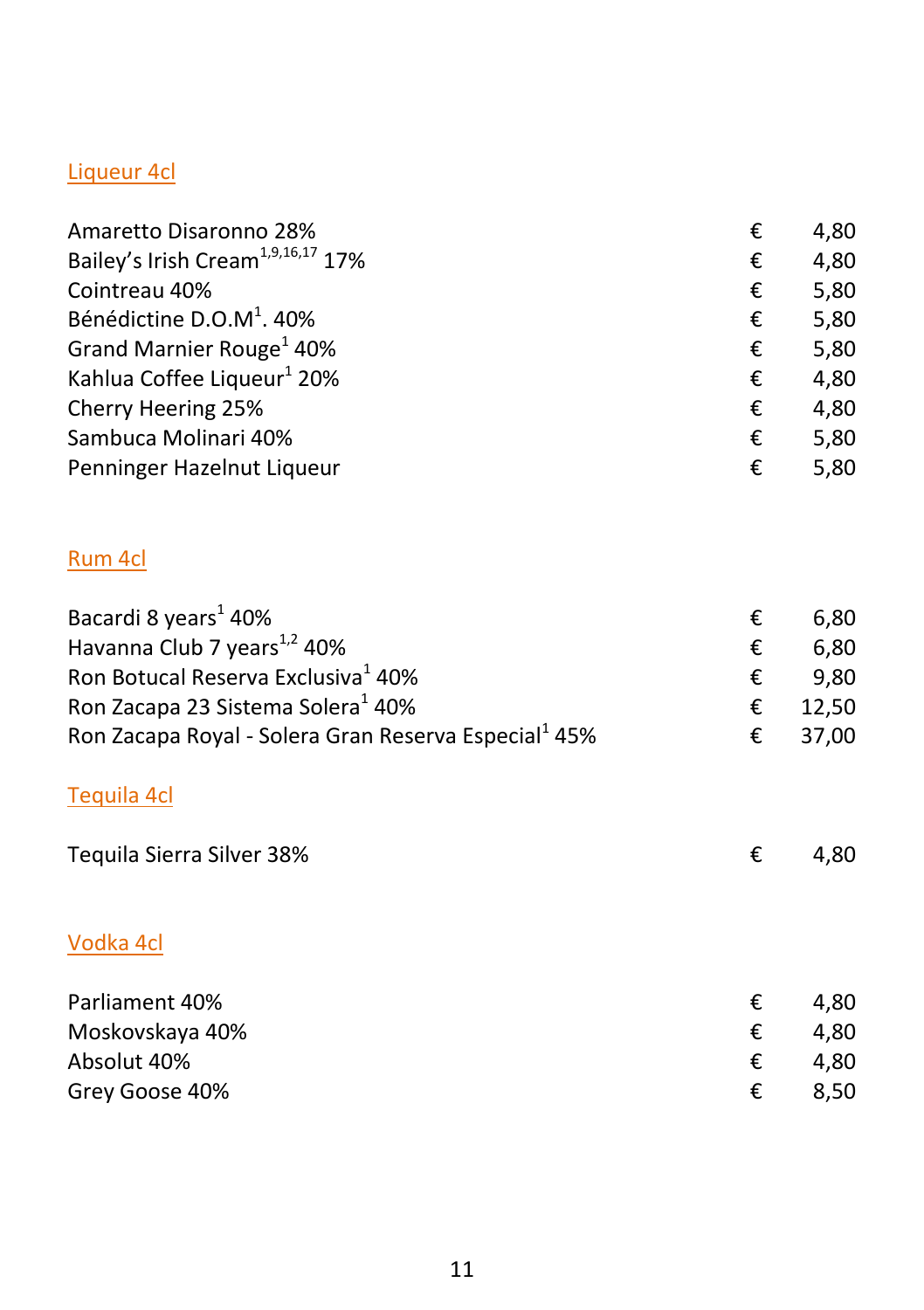### Whisky Canadian 4cl

| Canadian Club <sup>1</sup>                                  | € | 6,50  |
|-------------------------------------------------------------|---|-------|
| <b>Whisky Single Malt 4cl</b>                               |   |       |
| Glenfiddich 12 years <sup>1</sup> 40% (Highland)            | € | 8,50  |
| Talisker 10 years <sup>1</sup> 45,8% (Isle of Skye), peat   | € | 9,50  |
| Dalwhinnie 15 years <sup>1</sup> 43% (Highland)             | € | 10,00 |
| Highland Park 12 years <sup>1</sup> 40% (Highland)          | € | 10,50 |
| Lagavulin 16 years <sup>1</sup> 43% (Islay), peat           | € | 11,50 |
| Ardberg Uigeadail <sup>1</sup> 54, 2% (Islay), maximal peat | € | 13,50 |
| Glenmorangie 18 years <sup>1</sup> 43% (Highland)           | € | 15,50 |
|                                                             |   |       |
| <b>Whisky Scotch 4cl</b>                                    |   |       |
| Chivas Regal 12 years <sup>1</sup> 40%                      | € | 7,50  |
| Johnnie Walker Red Label <sup>1</sup> 40%                   | € | 6,50  |
| Johnnie Walker Black Label <sup>1</sup> 40%                 | € | 8,50  |
| Dimple 15 years <sup>1</sup> 40%                            | € | 8,50  |
|                                                             |   |       |
| <b>Whiskey Bourbon 4cl</b>                                  |   |       |
| Jim Beam $1$ 40%                                            | € | 5,50  |
| Jack Daniel's <sup>1</sup> 40%                              | € | 6,50  |
|                                                             |   |       |
| <b>Whiskey Irish 4cl</b>                                    |   |       |
|                                                             |   |       |
| Tullamore Dew <sup>1</sup> 40%                              | € | 6,50  |
| John Jameson Select Reserve <sup>1</sup> 40%                | € | 8,50  |
| <b>Bavarian Whisky 4cl</b>                                  |   |       |
| SLYRS - Bavarian Single Malt Whisky 43%                     | € | 9,50  |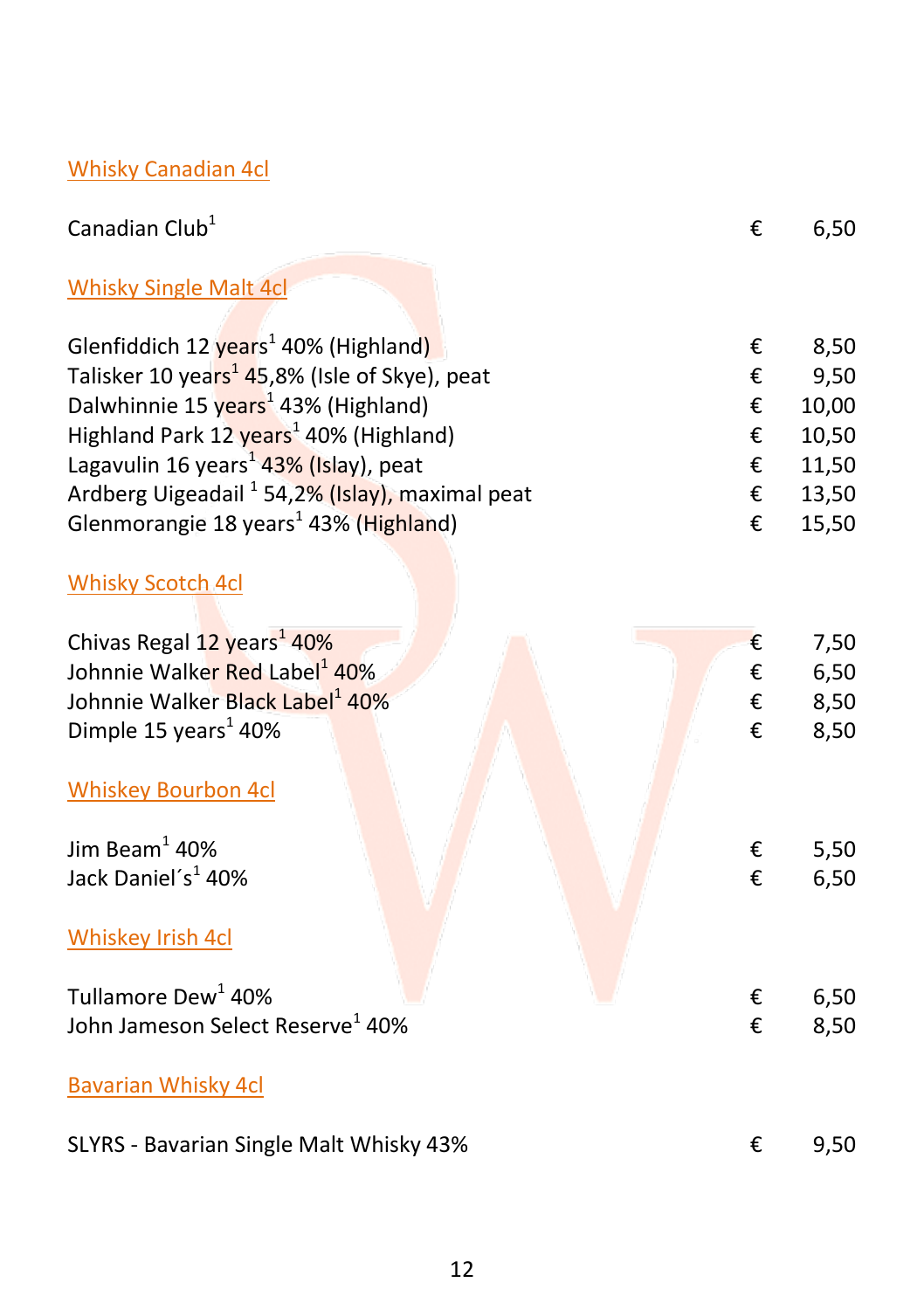#### Armagnac, Brandy, Calvados 4cl

| Clés des Ducs VSOP 40% |   | $\epsilon$ 7.50 |
|------------------------|---|-----------------|
| Carlos $I^1$ 40%       |   | $\epsilon$ 7.50 |
| Asbach Uralt 38%       | € | 6.00            |
| Père Magloire VSOP 40% |   | $\epsilon$ 7.50 |
|                        |   |                 |

#### Cognac 4cl

| Martell VSOP 40%                | € | 7,50  |
|---------------------------------|---|-------|
| Hennessy Fine de Cognac 40%     | € | 7,50  |
| Rémy Martin VSOP 40%            | € | 7,50  |
| Hennessy XO 40%                 | € | 25,00 |
| Rémy Martin Coeur de Cognac 40% | € | 11,50 |
| Courvoisier V.S.O.P. 40%        | € | 9,50  |
| Hine Cigar 40%                  | € | 16,50 |
| Grappa 2cl                      |   |       |
| Grappa Sarpa di Poli 40%        | € | 3,80  |
| Grappa Poli Uva Viva 40%        | € | 4,50  |
| Grappa di Prosecco 42%          | € | 5,00  |
| Grappa di Brunello 43%          | € | 5,50  |
| Grappa Tenuta Ornellaia 42%     | € | 7,50  |

Prices are all included.

(1)with colourant,(2) with preservatives (3), with Antioxidant (4), with flavour enhancer (5), with sulfur dioxid (6), with blackening (7), with Phosphate (8), with milk protein (9), caffeinated, (10) with quinine (11) with sweetener (12), conatins a source of phenylalnine (13) waxed (14) with taurine (15) genetically changed (16), with acidifier(17) sweetener Saccharin (18) sweetener Cyclamate (19) sweetener Aspartame, (20) sweetener Acesulfam (21) with Milk (22) with Gluten,(23) with eggs (24) with edible nuts (25) crustacean (26) with fish (27) with peanuts, (28) with Soya (29) with celeriac (30) with mustard (31) with sesame (32),with lupines (33) with molluscs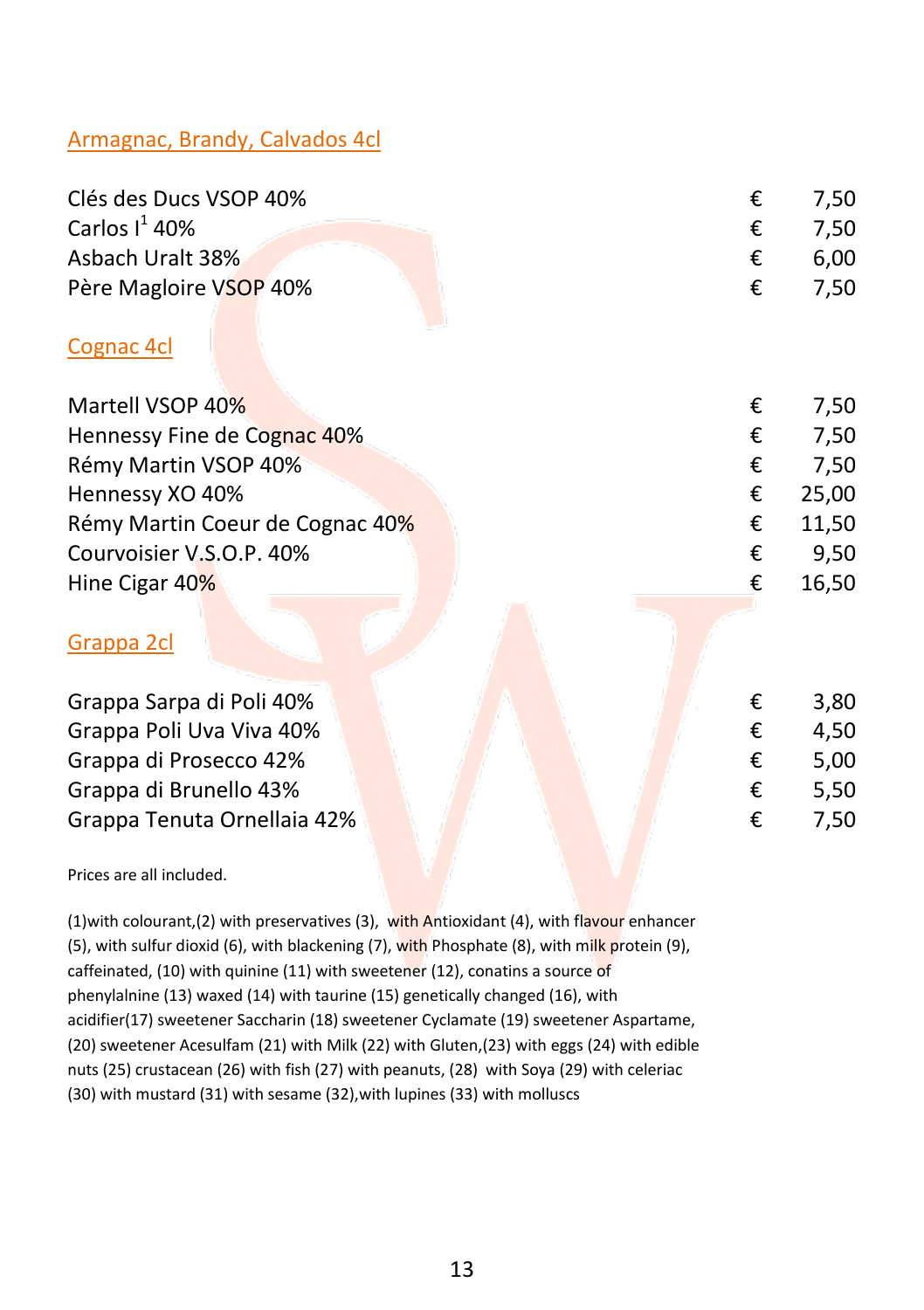### German Spirits

#### <span id="page-13-0"></span>Hausbrennerei Penninger, Hauzenberg, 2cl (Bavarian Brandy)

| <b>Regional Fruit Spirit</b>                                | €      | 3,50  |
|-------------------------------------------------------------|--------|-------|
| The Real One: Bayerwald-Bärwurz 40%                         | €      | 4,00  |
| The Real One: Bayerwald-Blutwurz 50% <sup>11</sup>          | €      | 4,00  |
| Wild Raspberry Brandy 40%, Apricot Brandy 40%               | €      | 4,50  |
| Pear Brandy 40%, Brandy of small yellow plums 40%           | €      | 4,50  |
| Plum Brandy 42%, Cherry Brandy 40%                          | €      | 4,50  |
| Hazelnut Brandy 38%                                         | €      | 5,00  |
| Edelobstbrennerei Ziegler, Freudenberg am Main, 2cl         |        |       |
| Sour Cherry Brandy 43%                                      |        | 6,50  |
| Apricot Brandy 43%, Brandy of small yellow plums 43%        | €<br>€ | 9,50  |
|                                                             |        |       |
| Pear Brandy 43%, Wild Raspberry Brandy 43%                  | €<br>€ | 8,50  |
| Wild Cherry Brandy Nr.1 43%, Sloes Brandy 43%               |        | 16,50 |
| Lantenhammer, Schliersee, 2cl                               |        |       |
| Raspberry Brandy unfiltered 42%                             | €      | 5,80  |
| Pear Brandy unfiltered 42%                                  | €      | 5,80  |
| Red Pear Brandy unfiltered 42%                              | €      | 6,80  |
| Rowan Berry Brandy unfiltered 42%                           | €      | 6,80  |
|                                                             |        |       |
| Hausbrennerei zum Voglbauer, Aigen am Inn, 2cl              |        |       |
| Fruit Brandy of Apple, Pear and Plum (of wooden barrel) 40% | €      | 5,50  |
| Wild Raspberry Brandy 40%                                   | €      | 5,50  |
| Quince Brandy 40%                                           | €      | 5,50  |
| Sloes Brandy 40%                                            | €      | 5,50  |
| Sour-Cherry Brandy 20%                                      | €      | 3,80  |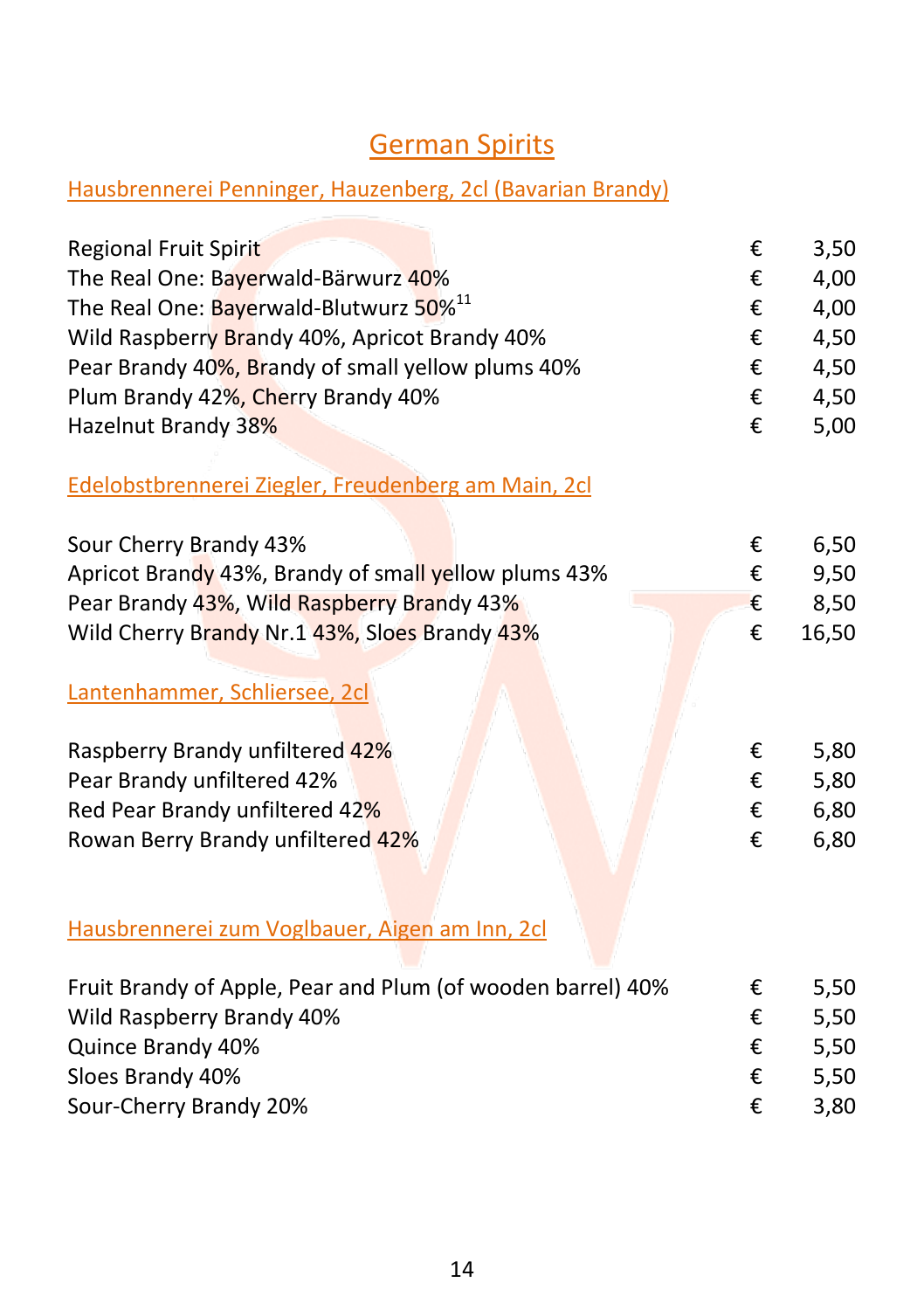# Wine by the glass

<span id="page-14-1"></span><span id="page-14-0"></span>

| White wine 0,20                                                                                                                                                                  |   |      |
|----------------------------------------------------------------------------------------------------------------------------------------------------------------------------------|---|------|
| Grüner Veltliner DAC 12,0%                                                                                                                                                       | € | 5,90 |
| Vineyard Aigner Kremstal Weinzierl, Austria - rhubarb, apple, acidic                                                                                                             |   |      |
| Pinot Gris Q.b.A. 12,5%<br>Vineyard Becker-Landgraf, Rheinhessen, Germany - rich in content, intense                                                                             | € | 7,90 |
| Riesling A.A.C. 12,0%<br>Vineyard Henri Kieffer, Alsace, France - dry, off-dry notes                                                                                             | € | 7,90 |
| Lugana "Limne" 12,5%<br>Vineyard Tenuta Roveglia, Lombardy, Italy - full-bodied, intensive bouquet                                                                               | € | 8,50 |
| Rosé wine 0,20l<br>Rosé of Cab. Sauvignon, Zweigelt and Blaufränkisch 13,0%<br>Vineyard Markowitsch, Göttlesbrunn, Carnuntum, Austria - moist and fresh                          | € | 7,90 |
| Red wine 0,20l<br>Blauer Zweigelt 13,0%<br>Vineyard Peter Dolle, Kamptal, Austria - fruity, full berry flavour                                                                   | € | 5,90 |
| Grantschener Wildenberg, Lemberger 12,0%<br>Vineyard Grantschen Weinsberg, Germany - extra fruity flavour                                                                        | € | 7,90 |
| Simonsig Cabernet Sauvignon - Shiraz 14,0%<br>Vineyard Malan Family Vintners Stellenbosch, South Africa<br>exotic flavour, full-bodied, fruity<br>Favourite wine of Dr. Eichhorn | € | 7,90 |
| Primitivo di Manduria 14,0%<br>Vineyard Pietra Pura, Apulia, Italy - mellow, smooth and intense                                                                                  | € | 8,50 |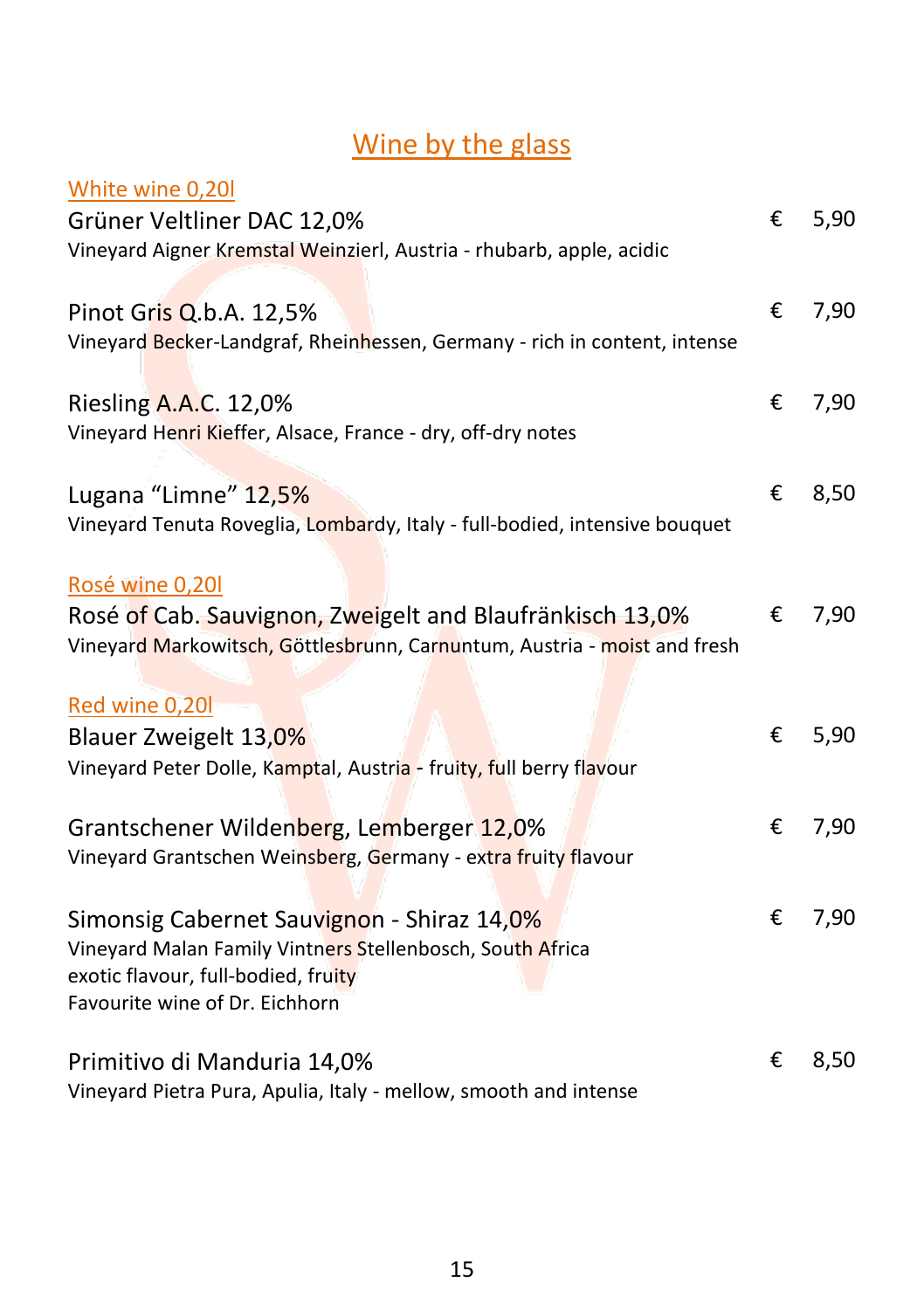# Sparkling wine & Prosecco

| Sparkling Wine <sup>5</sup> (Home Brand) "St. Wolfgang"<br>Champagne producer's Schloss Affaltrach | 0,101<br>0,751 | €<br>€ | 4.80<br>22,50 |
|----------------------------------------------------------------------------------------------------|----------------|--------|---------------|
| Mia Bianco Secco Vino Frizzante I.G.T. <sup>5</sup><br>Cantina Produttori di Valdobbiadene         | 0.101          | €      | 4.80          |
| Prosecco Vino Spumante <sup>5</sup><br>Valdo Marca Oro                                             | 0.751          | €      | 27.50         |

<span id="page-15-0"></span>

| Champagne                                            |        |   |        |
|------------------------------------------------------|--------|---|--------|
| Lanson Brut <sup>5</sup> Piccolo                     | 0,201  | € | 19,50  |
| Laurent-Perrier "Brut" <sup>5</sup>                  | 0,3751 | € | 38,50  |
|                                                      | 0,751  | € | 69,00  |
|                                                      | 1,501  | € | 145,00 |
|                                                      | 3,001  | € | 298,00 |
|                                                      |        |   |        |
| Laurent-Perrier « Brut Millesime 2006 » <sup>5</sup> | 0,751  | € | 85,00  |
| Laurent-Perrier "Rosé" <sup>5</sup>                  | 0,751  | € | 98,00  |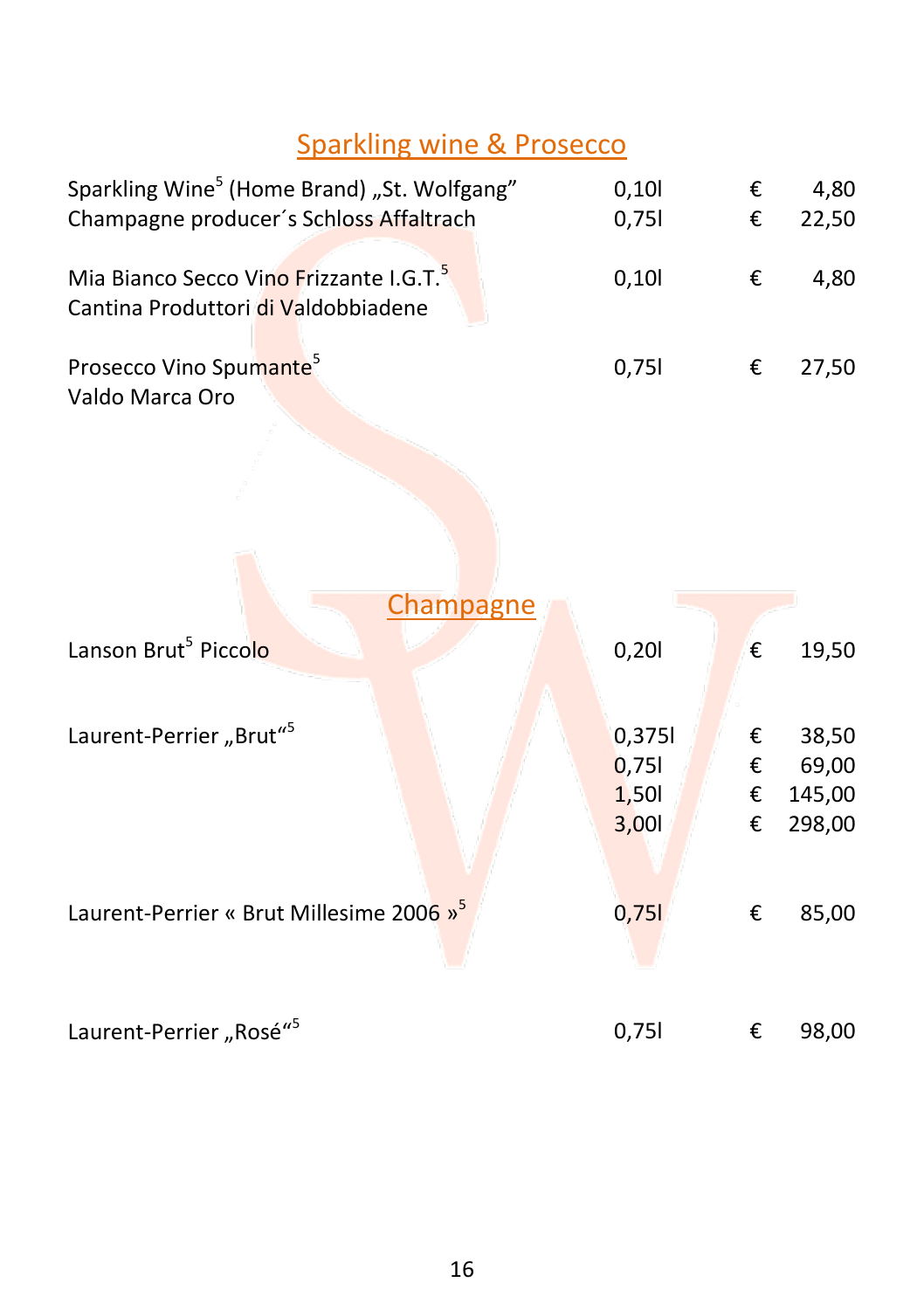# **Beer**

<span id="page-16-0"></span>

| Augustiner Edelstoff on tab                    | 0,251<br>0,51 | €<br>€ | 2,90<br>3,80 |
|------------------------------------------------|---------------|--------|--------------|
| König Pilsener on tab                          | 0,31          | €      | 3,50         |
| Erdinger Wheat beer pale                       | 0,51          | €      | 3,80         |
| Erdinger Wheat beer light                      | 0,51          | €      | 3,80         |
| Erdinger Wheat beer non-alcoholic              | 0,51          | €      | 3,80         |
| Erdinger Wheat beer dark                       | 0,51          | €      | 3,80         |
| Dark beer, Arcobräu                            | 0,51          | €      | 3,80         |
| Mooser Liesl, Arcobräu                         | 0,331         | €      | 2,90         |
| König Pilsener non-alcoholic                   | 0,331         | €      | 3,50         |
| Radler (Wheat beer and lemonade) <sup>11</sup> | 0,31          | €      | 2,90         |
| Radler (Wheat beer and lemonade) <sup>11</sup> | 0,51          | €      | 3,80         |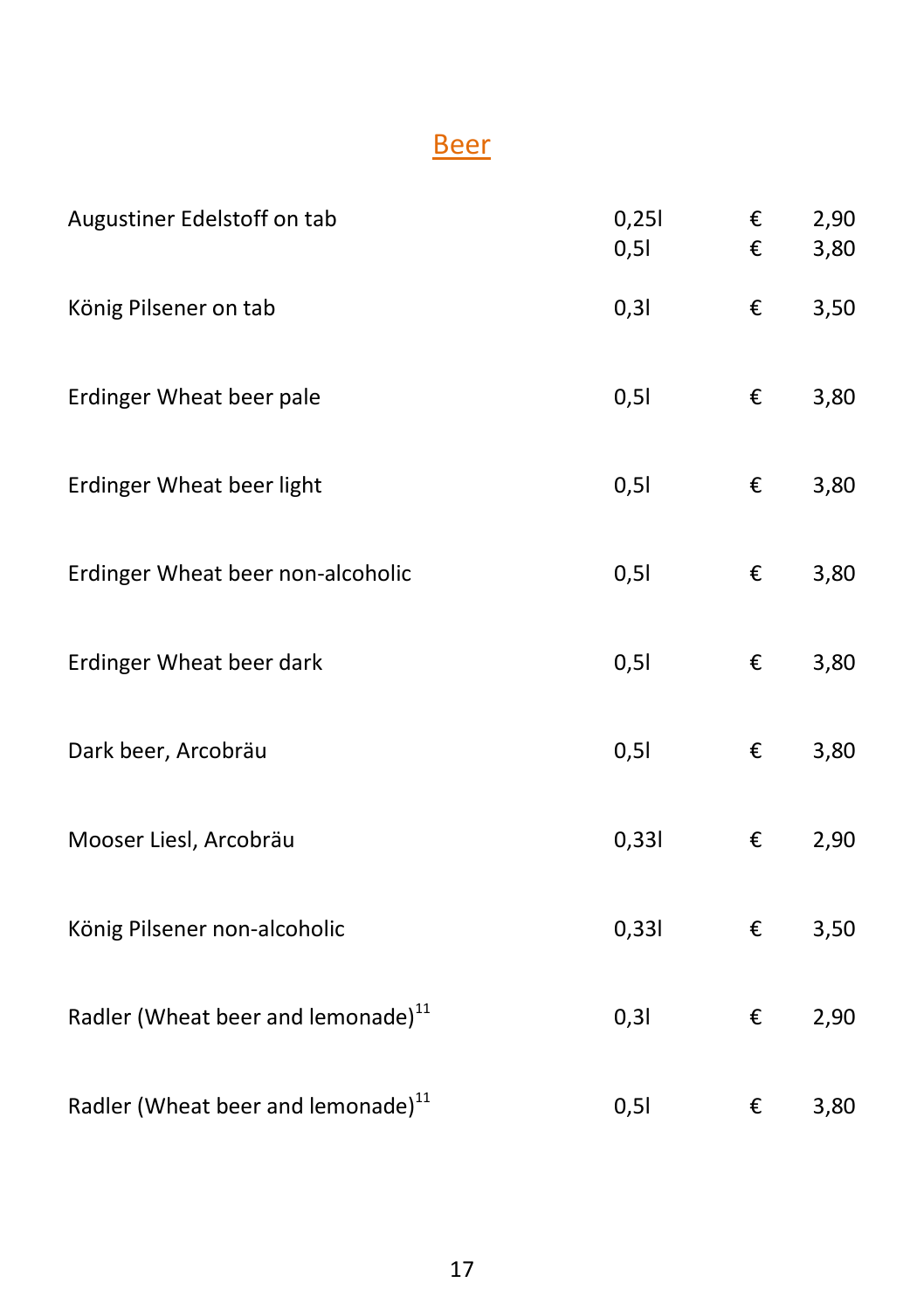# Non alcoholic drinks

<span id="page-17-0"></span>.

| San Pellegrino / Acqua Panna                                                                                                                                                                                                     | 0,251<br>0,501<br>0,751                                              | €<br>€<br>€                          | 2,80<br>4,20<br>5,30                                         |
|----------------------------------------------------------------------------------------------------------------------------------------------------------------------------------------------------------------------------------|----------------------------------------------------------------------|--------------------------------------|--------------------------------------------------------------|
| <b>Montes Mineral Water</b>                                                                                                                                                                                                      | 0,251<br>0,751                                                       | €<br>€                               | 2,80<br>5,30                                                 |
| Coca Cola <sup>1,3,9</sup><br>Coca Cola light <sup>1,3,11</sup><br>Fanta <sup>1,3</sup><br>Mezzo Mix <sup>1</sup>                                                                                                                | 0,201<br>0,201<br>0,201<br>0,331                                     | €<br>€<br>€<br>€                     | 2,80<br>2,80<br>2,80<br>3,90                                 |
| Red Bull <sup>1,9,11,14</sup>                                                                                                                                                                                                    | 0,251                                                                | €                                    | 3,90                                                         |
| Bitter Lemon <sup>3,10,16</sup><br>Ginger Ale <sup>1,16</sup><br>Soda Water<br>Tonic Water <sup>10,16</sup><br>Thomas Henry Tonic Water <sup>10</sup><br>Fever Tree Tonic Water <sup>10</sup><br>Apple Spritzer naturally cloudy | 0,201<br>0,201<br>0,201<br>0,201<br>0,201<br>0,201<br>0,201<br>0,401 | €<br>€<br>€<br>€<br>€<br>€<br>€<br>€ | 2,80<br>2,80<br>2,80<br>2,80<br>2,80<br>3,80<br>2,80<br>3,90 |
| Fruit juices and Fruit drinks<br>Pineapple <sup>3</sup> , Apple, Banana <sup>3</sup> , Cassis <sup>3</sup> , Orange, Passion fruit, Red<br>grape, Grapefruit rosé <sup>3</sup> , Sour Cherry, Mango, Cranberry, Tomato           | 0,201                                                                | €                                    | 2,80                                                         |
| Tap water<br>(not the water is charged, but service, cleaning and provision of<br>glasses)                                                                                                                                       | 0,201                                                                | €                                    | 1,00                                                         |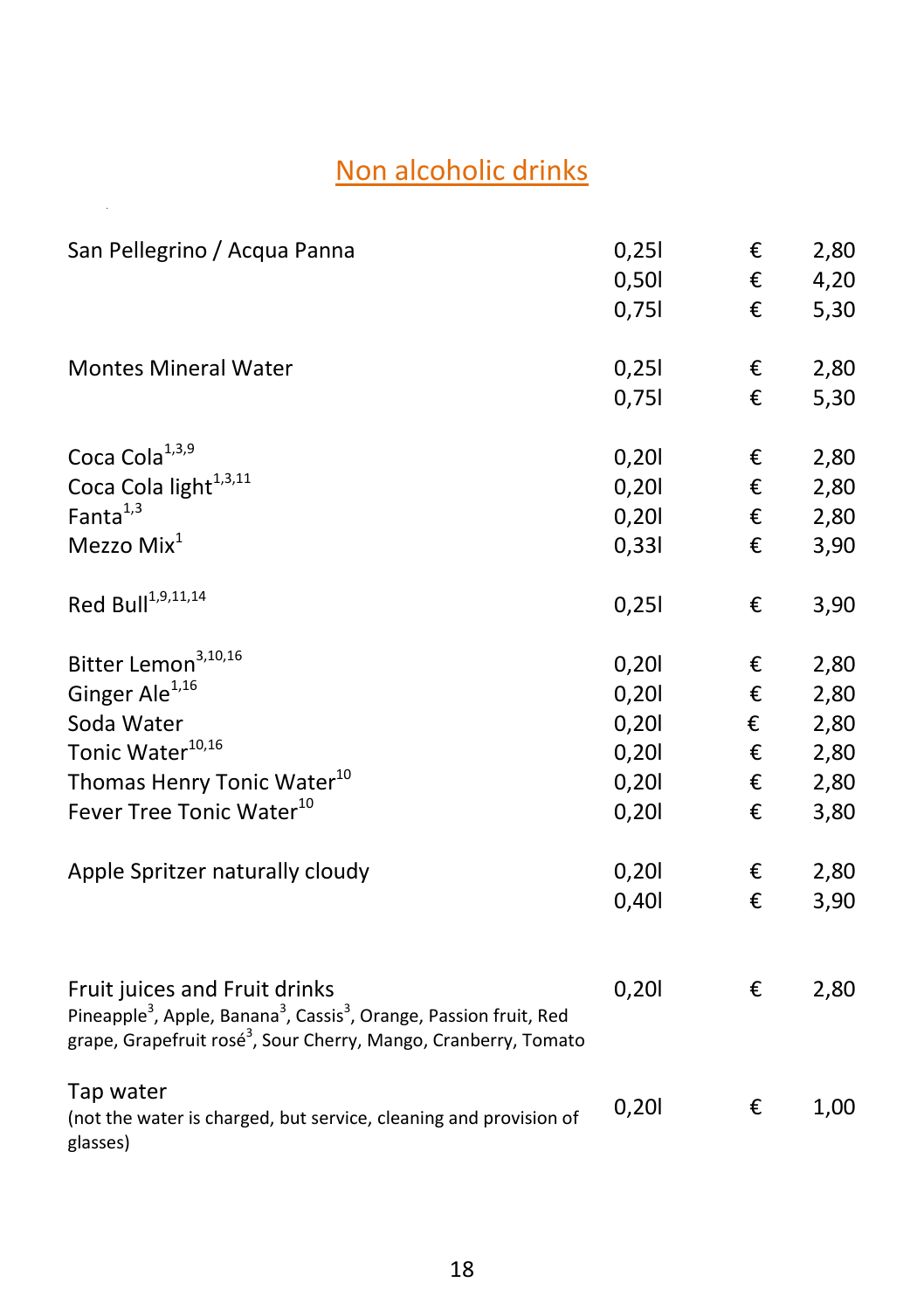### Hot beverages & Ice cream

<span id="page-18-0"></span>

| Cup of coffee                                                                         | € | 2,80 |
|---------------------------------------------------------------------------------------|---|------|
| Small pot of coffee                                                                   | € | 4,80 |
| Espresso                                                                              | € | 2,60 |
| Double Espresso                                                                       | € | 3,90 |
| Espresso Macchiato                                                                    | € | 2,80 |
| Cappuccino small                                                                      | € | 3,30 |
| Cappuccino big                                                                        | € | 3,90 |
| Café au lait                                                                          | € | 3,90 |
| Latte Macchiato                                                                       | € | 3,90 |
| Small pot of tea (Ronnefeldt)                                                         | € | 5,20 |
| Find a selection in our tea menu!                                                     |   |      |
| Hot chocolate with cream or frothy milk                                               | € | 3,90 |
| Iced coffee / Iced chocolate                                                          | € | 4,90 |
| with 2 scoops of vanilla ice cream                                                    |   |      |
| Ice with hot raspberries                                                              | € | 8,50 |
| 2 scoops of vanilla ice cream,                                                        |   |      |
| hot raspberry sauce and whipped cream                                                 |   |      |
| Vanilla-Banana-Chocolate                                                              |   |      |
| 1 scoop of vanilla ice cream and 1 scoop of chocolate ice cream                       | € | 7,00 |
| with banana slices, whipped cream and chocolate sauce                                 |   |      |
| "The Fruity"                                                                          |   |      |
| 1 scoop of yoghurt and strawberry ice cream,                                          | € | 8,00 |
| 1 scoop passion fruit sorbet, marinated fruit cubes,<br>whipped cream and fruit sauce |   |      |
| 3 Scoops to your choice with cream                                                    | € | 5,50 |
|                                                                                       |   |      |
| 3 Scoops to your choice without cream                                                 | € | 4,50 |
|                                                                                       |   |      |

*The whole coffee selection can be ordered free of caffeine. Enjoy our cake specialities.*